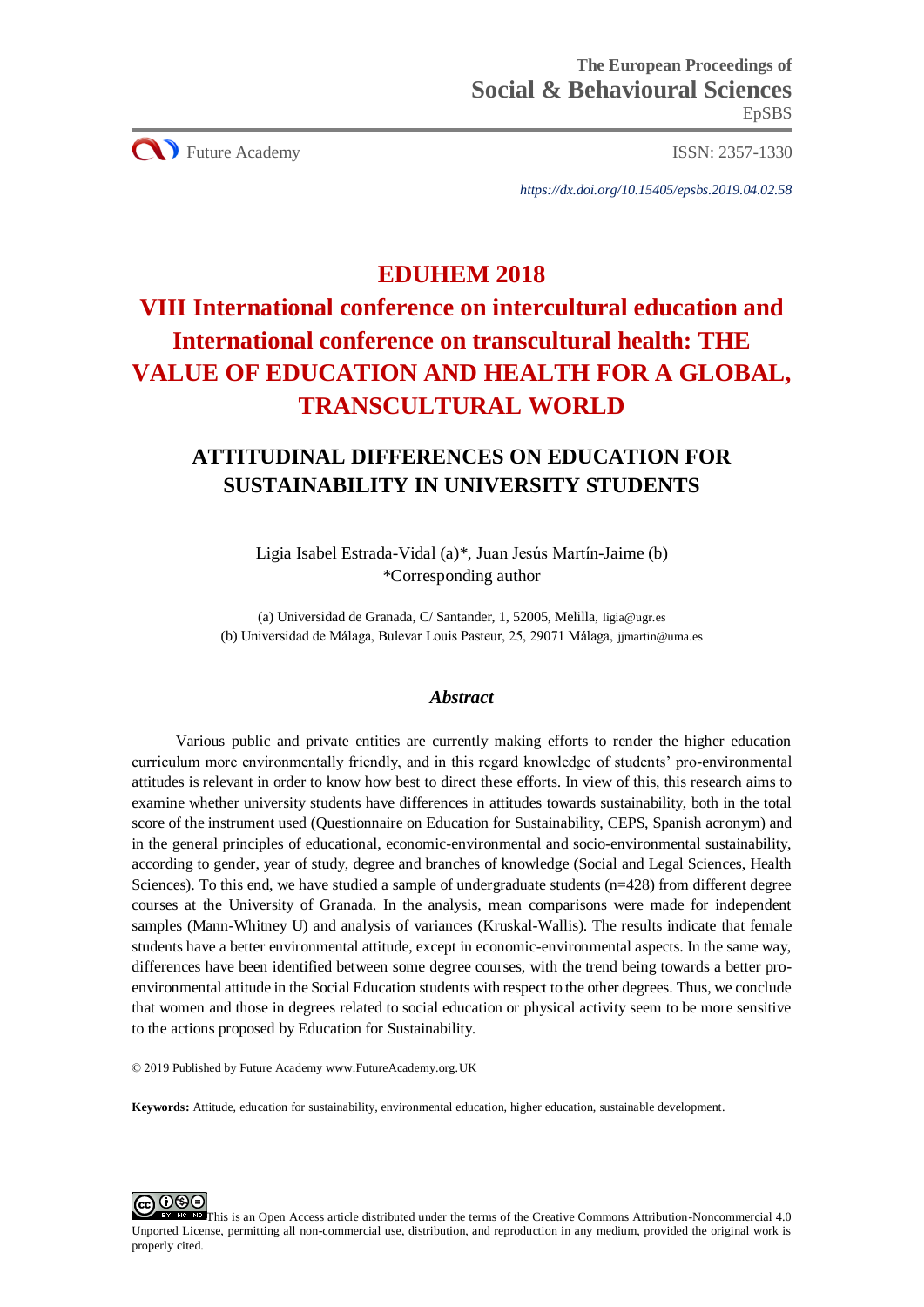# **1. Introduction**

Sustainable development requires a revision of our way of thinking and acting in order to have a clear understanding of how to apply it in all areas of our lives (Casanueva, 2005), understanding it as a process of comprehending new ways of relating to the environment, the economy and society rather than a set of goals (Barkin, 1998).

Educating society with regard to the environment is fundamental in order to drive this process and one of the key contexts for this is Higher Education, not as social pressure, but rather as an intervention that anticipates responses to new demands and plays a leadership role as a driving force that satisfies the needs of society (Alba, 2017; Aznar, Ull, Piñero, & Martínez, 2014; Bilodeau, Podger, & Abd-El-Aziz, 2014). The educational community is being encouraged to become involved in this by various forums and public and private entities, such as the Conference of Rectors of Spanish Universities (2005), the 7th World Conference on Higher Education (2009) and the UNESCO World Conference on Education for Sustainable Development (2014), through the approval of the guidelines for curricular sustainability (Aznar et al., 2014; Borderías, 2015).

The responsibility of universities in environmental matters has produced actions aimed at making the curriculum more environmentally friendly as well as environmental management and social responsibility, made tangible and identified as key issues in methodological changes in teaching, relations within the educational community, institution management, and research (Alba, 2017; Alghamdi, Den Heijer, & De Jonge, 2017; Aznar et al., 2014; Segalás, 2015; Zhao and Zou, 2015). There are multiple studies aimed at showing the interventions being developed by university managers or by teachers on various university degree courses. They reflect aspects such as the need for a trans-disciplinary and holistic approach i.e. carried out in the different centres and subjects of the university (Barnard and Van der Merwe, 2016; Benavides, 2006; Salite, Drelinga, Ilisko, Olehnovica, & Zarina, 2016). However, one negative point of all this is the institutional isomorphism that emerges from the reports issued from higher education due to the pressures exerted on them, and which gives rise to four profiles where practices in the area of sustainability are homogenized (Chatelain-Ponroy and Morin-Delerm, 2016).

Universities are making big efforts to integrate these principles into university dynamics and new study plans through the development of competencies (Aznar et al., 2014). This focus on sustainable skills should be specified in the profile of university degrees taking into account the development of values, attitudes, behaviours, concepts, capacities and skills that will enable professionals in initial training to reflect on its various dimensions and so acquire knowledge that will enable them to make decisions through a practical understanding in any context, including the professional exercise of their activity (Aznar and Ull, 2009; Gonzalo, Sobrino, Benítez, & Coronado, 2017; Perales, 2017; Rodríguez and Guerra, 2009).

Competencies models for sustainability are giving rise to a complex situation due to the difficulty of converging the new system of competencies and learning outcomes with the development of sustainable awareness (lbareda-Tiana and Gonzalvo-Cirac, 2013; Sivapalan, 2015). That is to say, in one sense, students should be trained in their field of specialization following sustainability criteria and values in order to know how to transfer this perspective in their future professional activity (Aznar), but factors must be found through the new learning system that can improve the development of competencies related to sustainability, such as contextual ones (Atmaca, 2017) or those inherent to students.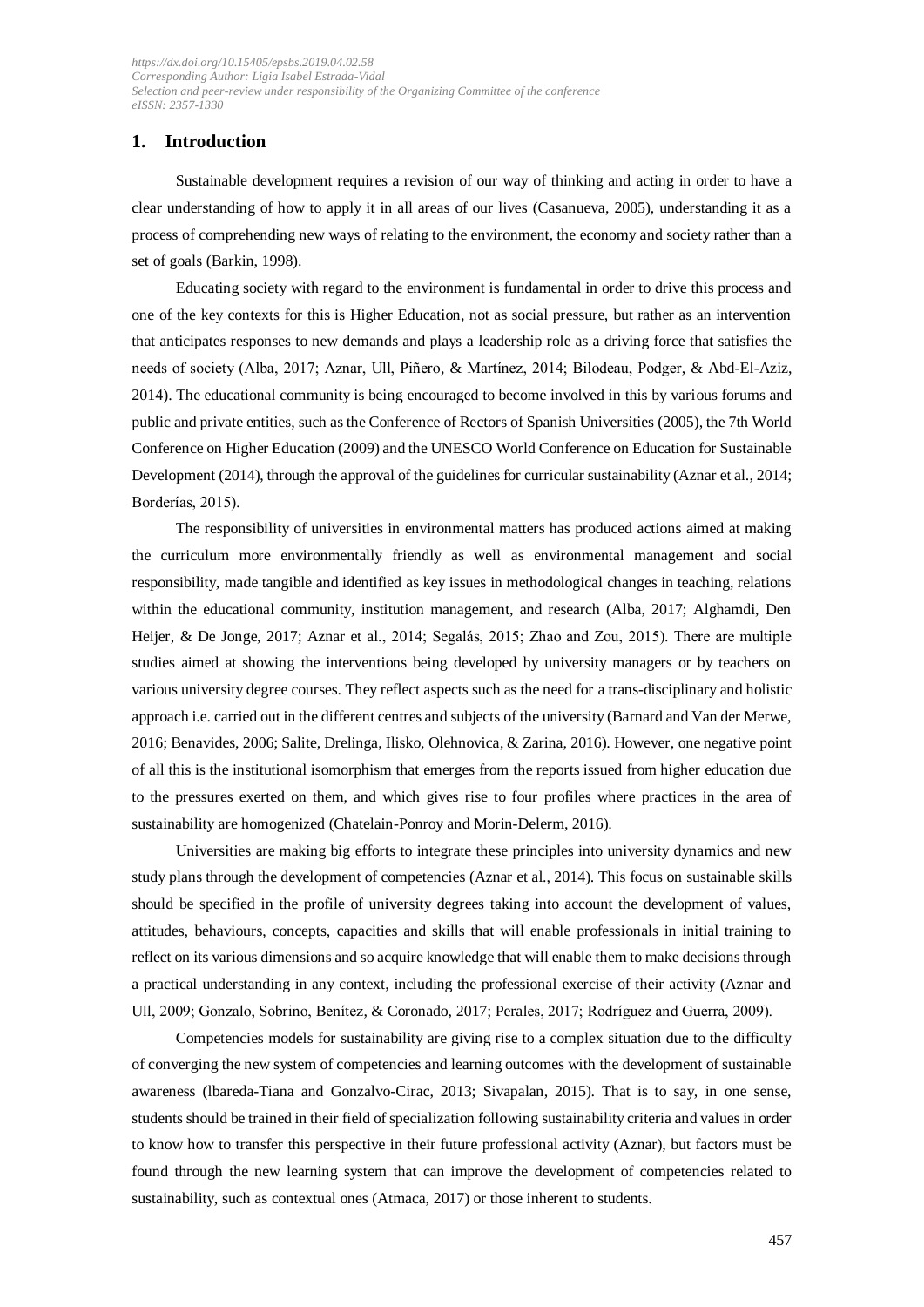Questions may arise in relation to whether the profile of graduate students has common characteristics regarding sustainability, whether their way of thinking changes along with the dynamics with which the faculty where they study coexists, and whether their conception of sustainability is influenced by the knowledge imparted by their teaching staff, among others. Thus, factors such as gender, course, degree or area of knowledge can be objects of study, as they are interesting – in relation to attitudes – in order to perceive some possible aspects to consider in the "environmentalization" of university and curricular management.

# **2. Problem Statement**

Education for Sustainability proposes a series of learning opportunities that must be acquired by society to benefit the environment, one of the main recipients being students in higher education. That is why education in this subject is proposed in the university context. However, due to the common characteristics of students enrolled in the same university degree and the influence of the context in which the educational community of a faculty is immersed, either because of the contents provided by the teaching staff in their classrooms or because of the different spaces in which they all live together, there may be specific differences between the different groups of university students. Thus, gender, year of study, degree or area of knowledge of the degree can be influential variables. The interest in Education for Sustainability lies in knowing how to intervene in education according to students' level of environmental attitude and develop common strategies for all students, but also individually differentiated.

#### **3. Research Questions**

The educational or management interventions proposed at the university level, whether by the teaching staff or the governing bodies, must be based on the characteristics of the students in order to generate a more effective impact. Although it is true that there are a series of criteria that serve as a planning and intervention framework for all universities, a further step is recommended that takes into account the characteristics of the students, including their attitude towards education for sustainability proposals. Thus, certain questions arise: are there any differences based on certain intrinsic or extrinsic student characteristics? Are gender, level of studies in the same degree, the speciality being studied or the area of knowledge of the degree in which students are being trained included in these characteristics? If so, who are more pro-environmental? And around what sustainability issues? These are the questions that the present study seeks to answer.

#### **4. Purpose of the Study**

The objective of the study is to corroborate that there are differences in attitude towards sustainable development among university students according to gender, course, area of knowledge and degree level, as well as to identify those groups with a greater or lesser level of pro-environmental attitude.

The working hypothesis is that there are significant differences across students according to gender, year of study, area of knowledge and degree level.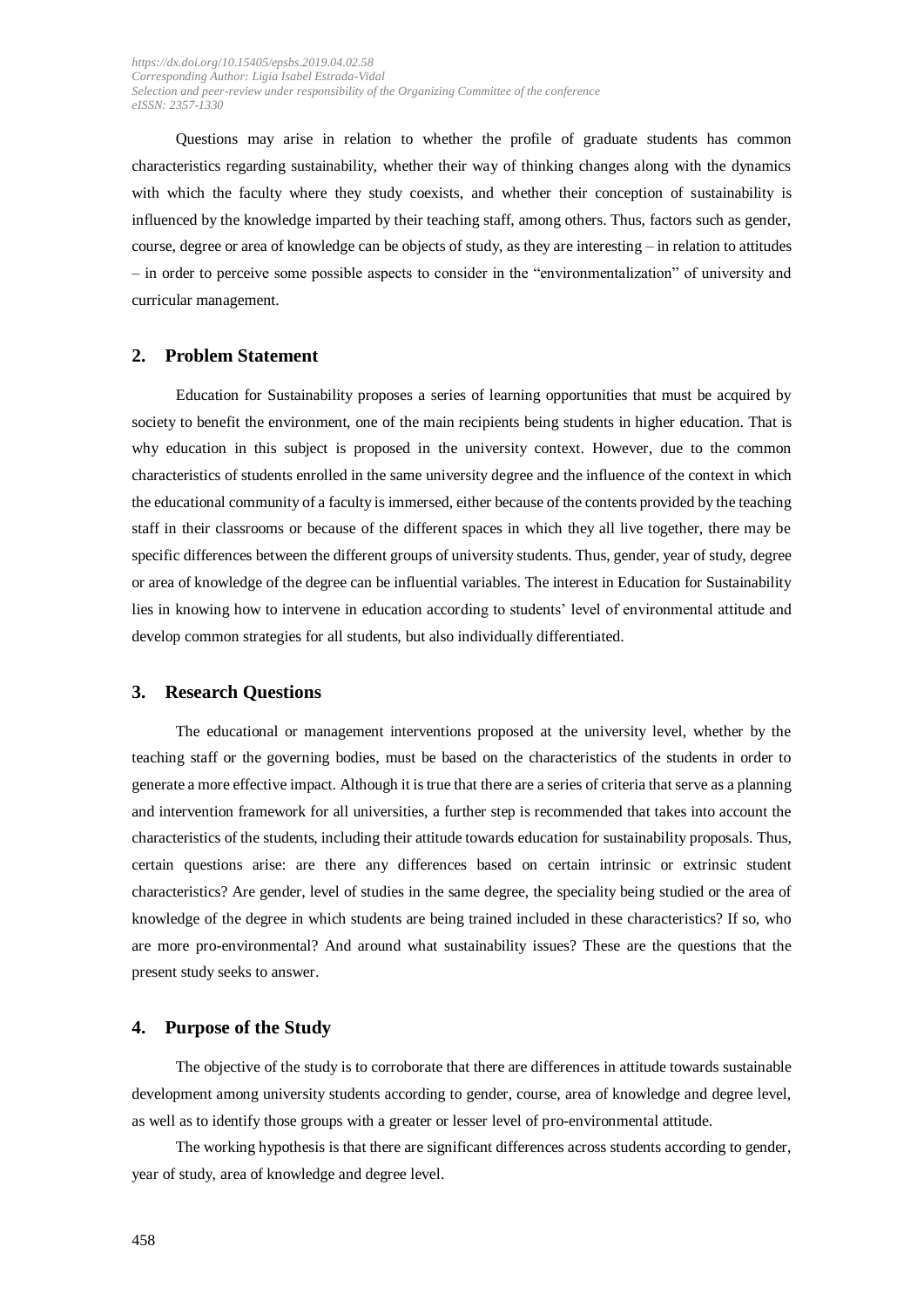# **5. Research Methods**

#### **5.1. Sample**

The sample included 428 undergraduate students enrolled at the University of Granada, 62.3% female and 37.7% male. The Medicine and Pharmacy students – in the same proportion (23.4%) – made up 46.8% of the sample from the Health Sciences area. The remaining 53.2% of students, from the area of Social and Legal Sciences, were made up of the Social Education students (22.6%), followed by Political and Administrative Sciences (21.3%) and Sports and Activity Sciences (9.3%). The proportions of the year of study of those in the sample are:  $1^{st}$  26.4%,  $2^{nd}$  21.3%,  $3^{rd}$  27.8% and  $4^{th}$  24.5%.

#### **5.2. Instrument**

The "Questionnaire on Education for Sustainability (CEPS)" allows for the collecting of information on the knowledge and attitudes that people present towards the fundamental themes proposed by Education for Sustainability (Estrada-Vidal and Tójar-Hurtado, 2017). In the case of the present study, only the part that measures the attitude of students towards sustainable development, the general principles that underpin Education for Sustainability (14 items), the economic-environmental aspects (9 items) and the socialenvironmental aspects (12 items) were used. This part is answered with a Likert scale of five answers ranging from 1 (no agreement) to 5 (full agreement), depending on the degree of agreement with the corresponding statement. Its psychometric characteristics are adequate as the Cronbach's Alpha coefficient is .95 and the validity of the construct explains 51.1% of the total variance (KMO=.954;  $\chi$  = 7116.07; df = 595;  $p < .001$ ), according to the data shown with the Principal Component Analysis.

#### **5.3. Procedure**

The survey design was used to collect information using non-probabilistic snowball techniques (requesting student participation through the teacher) and incidental techniques (requesting student participation on campus). The response time was between 5 and 10 minutes, with the questionnaire being completed in paper format.

#### **5.4. Analysis techniques**

The Mann-Whitney nonparametric U test was used to carry out mean comparisons for independent samples in the gender and knowledge area variables, as well as in the post-hoc tests of those groups in which significant differences were found after the analysis of variances carried out with the Kruskal-Wallis nonparametric test in the year of study and degree variables.

#### **6. Findings**

#### **6.1. Gender differences in student attitudes**

Female students have a better attitude than male students towards sustainable development in general, with the exception of the economic-environmental aspects, where there are no significant differences (Table 2).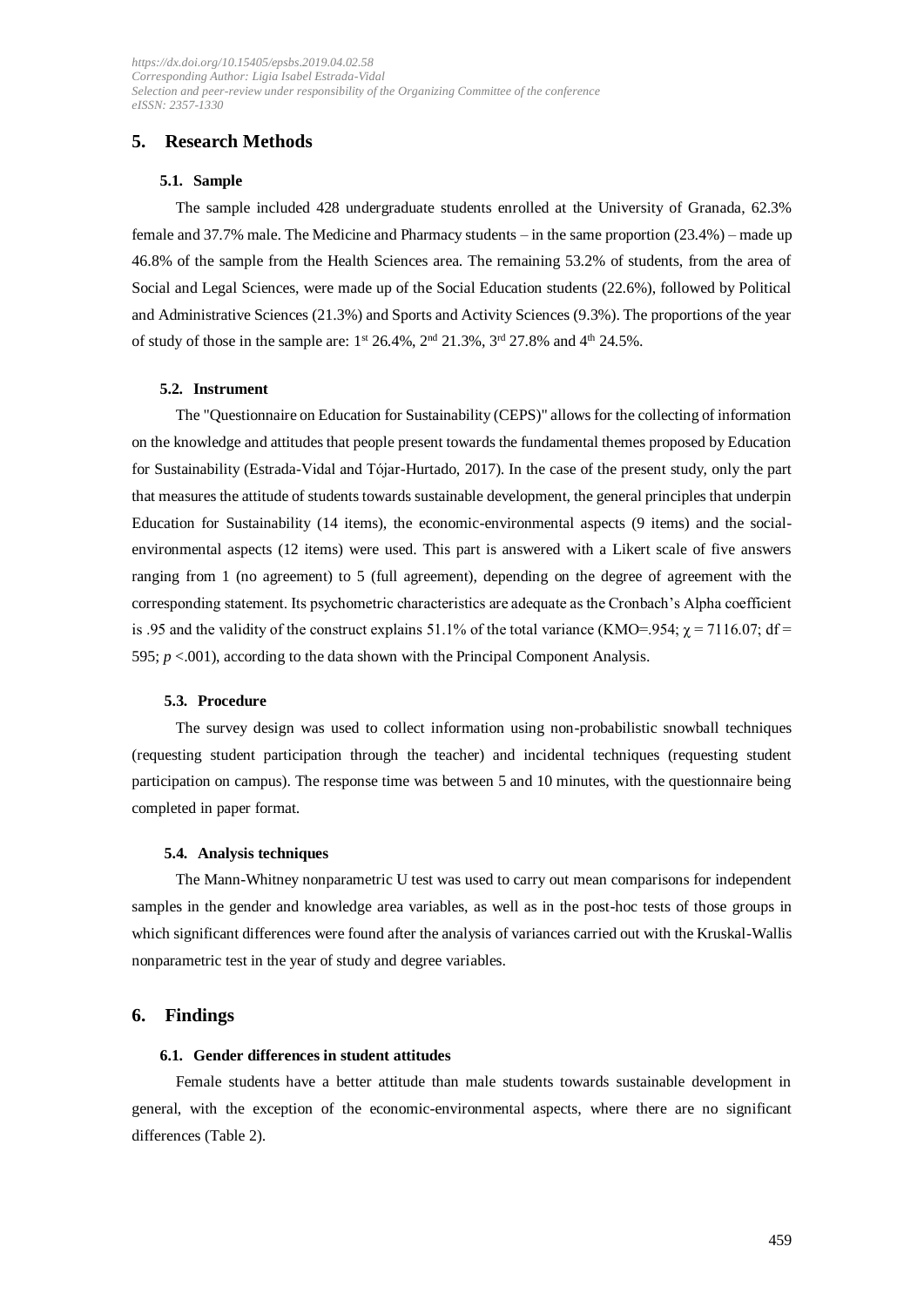| <b>Attitude</b><br>towards | Gender | N   | Mean<br>range | Sum of<br>ranges | <b>Mann-</b><br>Whitney U<br>test | Z        | $\boldsymbol{p}$ |
|----------------------------|--------|-----|---------------|------------------|-----------------------------------|----------|------------------|
| General                    | Fem.   | 266 | 226.93        | 60363.50         |                                   |          |                  |
| Principles                 | Male   | 161 | 192.64        | 31014.50         | 17973.500                         | $-2.785$ | .005             |
| Economic-                  | Fem.   | 266 | 221.48        | 58913.00         |                                   |          |                  |
| environmental              | Male   | 161 | 201.65        | 32465.00         | 19424.000                         | $-1.611$ | .107             |
| Socio-                     | Fem.   | 266 | 224.67        | 59763.50         |                                   |          |                  |
| environmental              | Male   | 161 | 196.36        | 31614.50         | 18573.500                         | $-2.299$ | .022             |
| Total                      | Fem.   | 266 | 225.38        | 59951.00         |                                   |          |                  |
|                            | Male   | 161 | 195.20        | 31427.00         | 18386.000                         | $-2.449$ | .014             |

Table 01. Gender differences in student attitudes (1)

Note:(1) Mann-Whitney U test

Specifically, female students have a higher mean range than male students in their attitude towards sustainable development (U= 18386.000; Z= -2.449; *p*<05), general principles of sustainable development (U= 17973.500; Z= -2.785;  $p<0$ ) and aspects related to the socio-environmental area (U= 18573.500; Z= -2.299; *p*<.05).

### **6.2. Differences in the attitude of students by year of study**

It is true that there being a tendency in the values of the different mean ranges, the results may suggest a more positive attitude in  $2<sup>nd</sup>$  year students and a less positive one in  $4<sup>th</sup>$  year students in all the dimensions of the study ( $1<sup>st</sup>$  and  $3<sup>rd</sup>$  year students have similar levels). Specifically, they seem to start their university studies with a pro-environmental attitude, which increases in the  $2<sup>nd</sup>$  year, only to decrease in  $3<sup>rd</sup>$ year (matching their entry level), to continue decreasing in the final years, thus showing a deterioration of their pro-environmental attitude after finishing their studies compared to when they started university. This could raise the question of whether higher education is a context that hinders the development of proenvironmental attitudes, or what kind of experiences and evolutionary development students experience in order to obtain a slightly inferior attitude than when they were adolescents. However, none of the differences are significant, all being p > 0.05 (Table3).

| <b>Attitude towards</b> | <b>Year of</b><br>study | N   | <b>Mean range</b> | $X^2$ | <b>Gl</b> | $\boldsymbol{p}$ |
|-------------------------|-------------------------|-----|-------------------|-------|-----------|------------------|
|                         | 1 <sup>st</sup>         | 113 | 210.56            | 2.985 | 3         | .394             |
|                         | 2 <sup>nd</sup>         | 91  | 234.15            |       |           |                  |
| General principles      | 3 <sup>rd</sup>         | 119 | 210.13            |       |           |                  |
|                         | 4 <sup>th</sup>         | 105 | 206.66            |       |           |                  |
| Economic or             | 1 <sup>st</sup>         | 113 | 209.23            | 4.135 | 3         | .247             |
| environmental           | 2 <sup>nd</sup>         | 91  | 237.70            |       |           |                  |

**Table 02.** Differences by year of study $^{(1)}$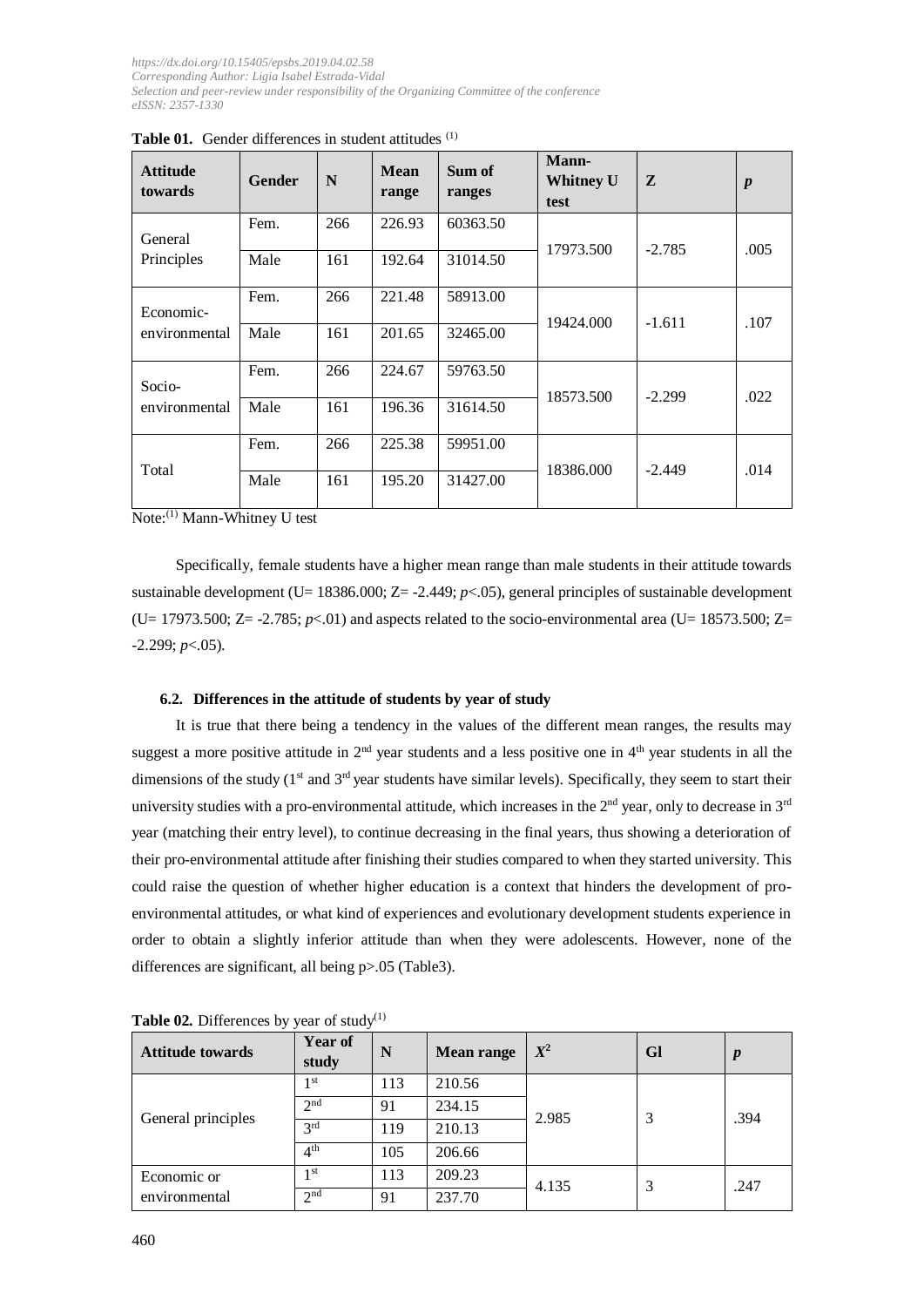|                     | 3 <sup>rd</sup> | 119 | 209.52 |       |   |      |
|---------------------|-----------------|-----|--------|-------|---|------|
|                     | 4 <sup>th</sup> | 105 | 205.72 |       |   |      |
|                     | 1 <sup>st</sup> | 113 | 214.01 | 6.171 | 3 | .104 |
| Socio-environmental | 2 <sup>nd</sup> | 91  | 240.07 |       |   |      |
|                     | 3 <sup>rd</sup> | 119 | 211.16 |       |   |      |
|                     | 4 <sup>th</sup> | 105 | 196.65 |       |   |      |
|                     | 1 <sup>st</sup> | 113 | 211.31 | 4.816 | 3 | .186 |
|                     | 2 <sub>nd</sub> | 91  | 238.69 |       |   |      |
| Total               | 3 <sup>rd</sup> | 119 | 210.34 |       |   |      |
|                     | 4 <sup>th</sup> | 105 | 201.69 |       |   |      |

Note: (1) Kruskal Wallis test

#### **6.3. Differences in students' attitude by area of knowledge**

The trend in the mean range suggests that there is a better pro-environmental attitude towards sustainable development, its general principles and the socio-environmental aspects in students in the area of Social and Legal sciences, in contrast to students in Health Sciences, who have a better attitude towards economic and environmental aspects. However, none of these differences have levels of significance lower than .05 (Table 4).

| <b>Attitude</b><br>towards | Area<br>(2) | N   | <b>Mean</b><br>range | Sum of<br>ranges | Mann-<br><b>Whitney U</b><br>test | Z        | $\boldsymbol{p}$ |
|----------------------------|-------------|-----|----------------------|------------------|-----------------------------------|----------|------------------|
| General                    | <b>CCSJ</b> | 228 | 221.48               | 50497.50         | 21208.500                         | $-1.247$ | $-1.247$         |
| principles                 | <b>CCS</b>  | 200 | 206.54               | 41308.50         |                                   |          |                  |
| Economic or                | <b>CCSJ</b> | 228 | 213.68               | 48718.50         | 22612.500                         | $-.147$  | .883             |
| environmental              | <b>CCS</b>  | 200 | 215.44               | 43087.50         |                                   |          |                  |
| Socio-                     | <b>CCSJ</b> | 228 | 223.20               | 50889.50         | 20816.500                         | $-1.554$ | .120             |
| environmental              | <b>CCS</b>  | 200 | 204.58               | 40916.50         |                                   |          |                  |
| Total                      | <b>CCSJ</b> | 228 | 221.48               | 50497.50         | 21470.500                         | $-1.041$ | .298             |
|                            | <b>CCS</b>  | 200 | 206.54               | 41308.50         |                                   |          |                  |

Table 03. Differences in students' attitude by area of knowledge<sup>(1)</sup>

Note:  $(1)$  Mann-Whitney U test.  $(2)$  CCSJ = Social and Legal Sciences CCS = Health Sciences

#### **6.4. Differences in students' attitude by degree**

The Kruskal Wallis test shows significant differences across degrees in relation to students' attitude towards sustainable development ( $X^2 = 15.699$ ; df= 4;  $p=0.003$ ), general principles ( $X^2 = 12.426$ ; df= 4;  $p=0.014$ ), economic and environmental aspects ( $X^2=10.548$ ; df= 4; p=.032) and social and environmental aspects ( $X^2$  = 19.056; df = 4;  $p$  = .001). These students come from five university degrees: 97 from Social Education (SE), 91 from Political Science and Administration (PSA), 40 from Physical Activity and Sport Sciences (PASS), 100 from Medicine (M) and 100 from Pharmacy (P).

Specifically, the attitudes towards sustainable development among Social Education students are better than those of students in other degree programs. See here, ES students compared to PSA students (Rg*SE*= 107.72 vs Rg*PSA*= 80.41; U= 3131.000; Z= -3.440; *p*= .001), with M (Rg*SE*= 108.65 vs Rg*M*= 89.64; U= 3914.000; Z= -2.340; *p*= .019) and P (Rg<sub>SE</sub>= 107.44 vs Rg<sub>P</sub>= 90.82; U= 4031.500; Z= -2.046; *p*= .041).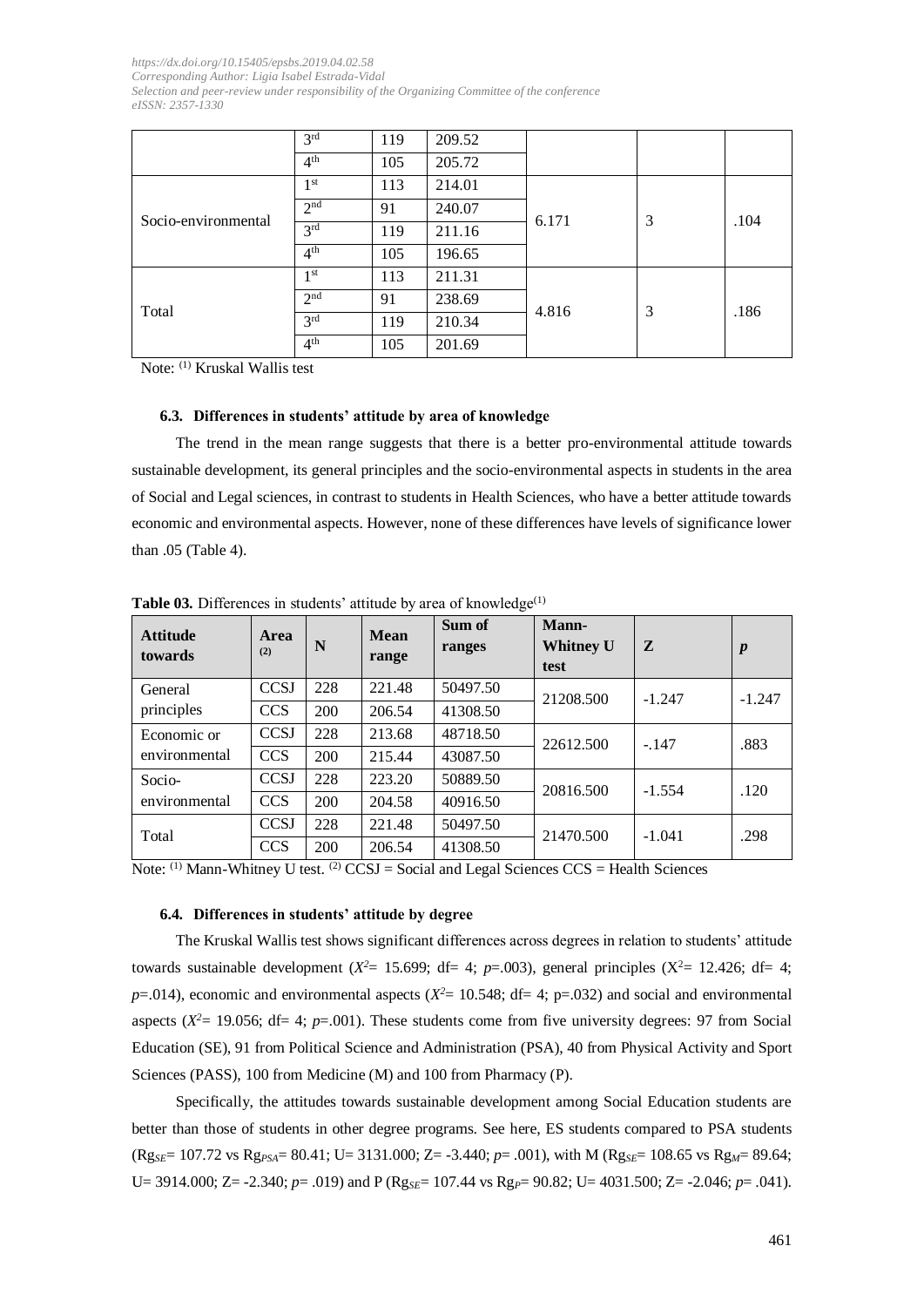In the same way, PASS students have a better attitude than PSA students ( $Rg_{PAS}$ = 79.23 vs  $Rg_{PSA}$ = 60.19; U= 1291.000; Z= -2.644; *p*= .008).

The attitude towards the principles that are proposed in sustainability education is better in the SE or PASS students. Significant differences have only been found between SE and PSA students (Rg<sub>SE</sub>= 105.93 vs Rg*PSA*= 82.32; U= 3305.000; Z= -2.976; *p*= .003) and with M (Rg*SE*= 109.86 vs Rg*M*= 88.47; U= 3797.000; Z= -2.635; *p*= .008), as well as PASS students with PSA (Rg*PASS*= 76.48 vs Rg*PSA*= 61.40; U= 1401.000; Z= -2.096; *p*= .036).

In terms of attitudes towards economic-environmental aspects, PSA students have the lowest levels. Thus, significant differences have been found in favour of SE (Rg<sub>SE</sub>= 106.21 vs Rg<sub>PSA</sub>= 82.02; U= 3277.500; Z= -3.049; *p*= .002), PASS (Rg*PASS*= 76.16 vs Rg*PSA*= 61.53; U= 1413.500; Z= -2.034; *p*= .042), and M students (Rg<sub>M</sub>= 103.74 vs Rg<sub>PSA</sub>= 87.49; U= 3776.000; Z= -2.030; *p*= .042).

Finally, in terms of attitude towards the socio-environmental aspects, students in SE and PASS have the best levels. The level of SE students is higher than PSA ones ( $Rg_{SE}=108.81$  vs  $Rg_{PSA}=79.25$ ; U= 3025.500; Z= -3.726; *p*= .000), de M (Rg*SE*= 109.74 vs Rg*M*= 88.59; U= 3808.500; Z= -2.606; *p*= .009), and PA (Rg*SE*= 110.21 vs Rg*P*= 88.13; U= 3763.000; Z= -2.719; *p*= .007). The attitude of PASS students is better than that of PSA ones (Rg*PASS*= 79.85 vs Rg*PSA*= 59.91; U= 1266.000; Z= -2.770; *p*= .006) and also of P students (Rg*PASS*= 81.36 vs Rg*P*= 66.16; U= 1565.500; Z= -2.005; *p*= .045).

#### **7. Conclusion**

Universities are making great efforts to integrate the principles of sustainability into university dynamics and new curricula by developing competencies in university degrees profiles (Aznar et al., 2014), with attitudes being a relevant factor in understanding ways of relating them to each other. Although it is true that universities follow the guidelines set by public and private international entities, they need to know their students in order to plan more effective interventions, with actions aimed at making the curriculum more attractive and managing the campus in environmental matters (Alba, 2017; Alghamdi, Den Heijer, & De Jonge, 2017; Aznar et al., 2014; Segalás, 2015; Zhao and Zou, 2015).

This focus on sustainable skills must be specified in university degrees profiles taking into account, among other things, the attitudes of professionals in initial training to acquiring knowledge, reflecting and understanding in order to make decisions during their professional activity (Aznar and Ull, 2009; Gonzalo et al., 2017; Perales, 2017; Rodríguez and Guerra, 2009). Furthermore, personal or degree-specific factors may result in differences in the perception of environmental problems, and therefore, in students' attitudes, which must be taken into consideration by the teaching staff in order to develop sustainability skills in them.

University students seem to have pro-environmental attitudes, although not so much in terms of economic-environmental aspects (Estrada-Vidal and Tójar-Hurtado, 2017). But are there differences across students? This study has shown that there are differences in some sustainability aspects according to gender and degree course, although not between years of study or areas of knowledge.

There seems to be a greater sensitivity among female students when compared to male students in environmental matters, and also in terms of the generally advocated principles and the socio-environmental aspects, but there are no differences in the economic-environmental aspects. Therefore, planned interventions should consider the inclusion of activities that improve student awareness, and focus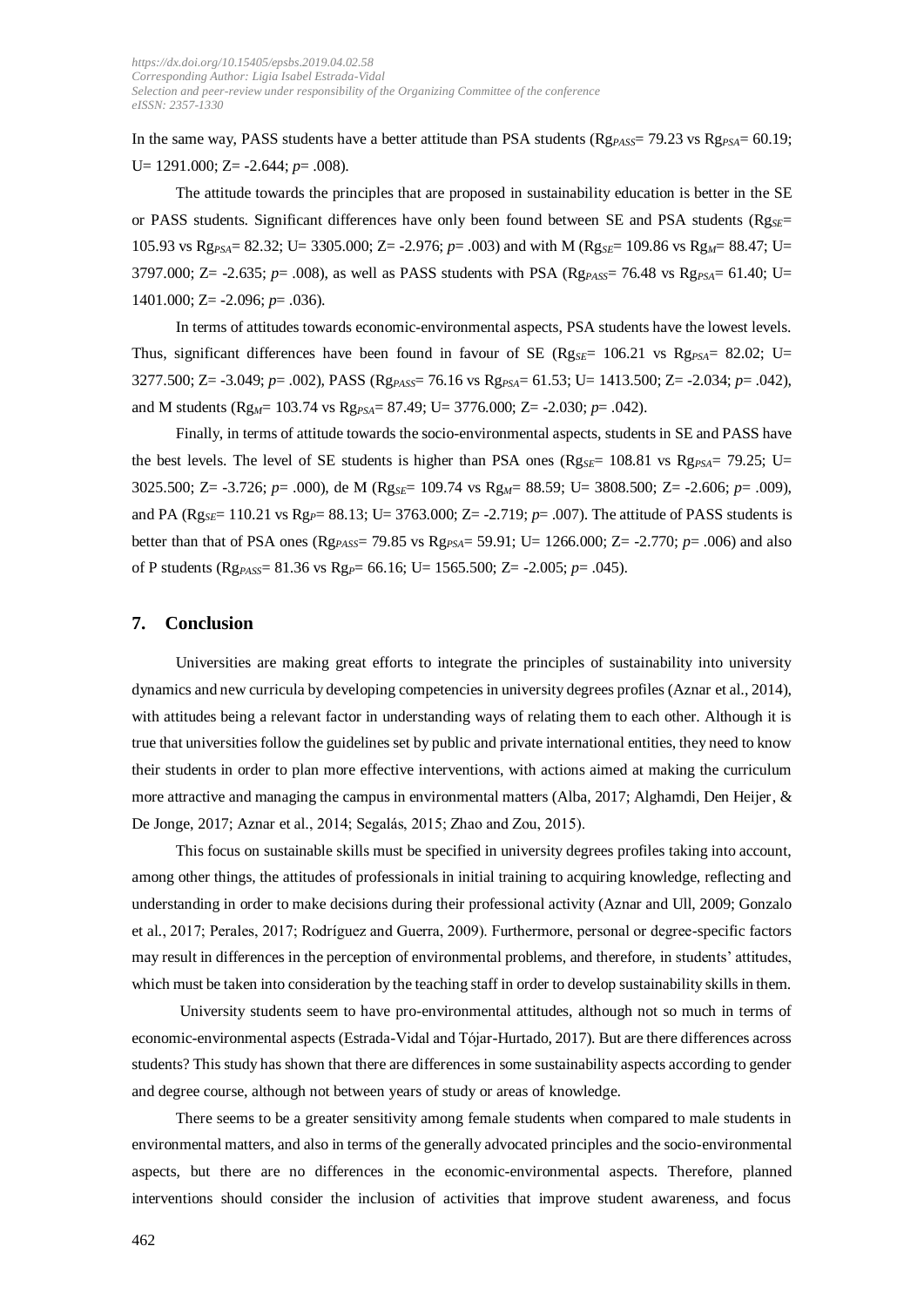especially on male students when it comes to general and socio-environmental aspects, such as the way our lifestyle affects the environment, or the promotion of environmental practices in the workplace. On the other hand, economic-environmental aspects such as the promotion of local products consumption should be oriented both to female and male students.

In relation to degree course, the results show that Social Education students seem to have the best pro-environmental attitude, followed by Physical Activity and Sports students. In contrast, Political Science and Administration students have the worst environmental attitudes compared to other degrees. These qualifications are within the same branch of knowledge, so it is possible that this is the reason why there are no differences by area of knowledge.

Specifically, Social Education students have a better attitude than Political Science and Administration ones in every aspect (overall score, general principles, economic-environmental and socioenvironmental aspects); they come out ahead of medical students in general principles, socio-environmental aspects and overall, and of pharmacy students in socio-environmental aspects and overall. Physical education and sports students have better pro-environmental attitudes than Political Science and Administration ones and a better socio-environmental attitude than pharmacy ones. Students of Medicine have better pro-environmental attitude in economic and environmental aspects than Political Science and Administration students.

The results obtained here suggest that further studies should examine which of the specific aspects of each variable show discrepancies in relation to the differences found and continue to further examine whether there are differences by year of study within the same degree.

#### **References**

- Alba, D. (2017). Hacia una fundamentación de la sostenibilidad en la educación superior. *Revista Iberoamericana de Educación, 73*, 15-34.
- Alghamdi, N., Den Heijer, A., & De Jonge, H. (2017). Assessment tools' indicators for sustainability in universities: an analytical overview. *International Journal of Sustainability in Higher Education, 18(1*), 84-115.
- Atmaca, C. (2017). Effects of Contextual Factors on ESD in Teacher Education. *Discourse and Communication for Sustainable Education, 8(2*), 77-93. DOI: 10.1515/dcse-2017-0017
- Aznar, P., & Ull, M.A. (2009). Education in basic competences for sustainable development. The role of University. *Revista de Educación, Núm. Extraordinario*, 1(1), 219-237.
- Aznar, P., Ull, M.A., Piñero, A., & Martínez, M.P. (2014). La sostenibilidad en la formación universitaria: Desafíos y oportunidades. *Educación XX1, 17(1*), 131-158. doi: 10.5944/educxx1.17.1.10708.
- Barkin, D. (1998). Riqueza, pobreza y desarrollo sustentable. México: Editorial Jus y Centro de ecología y Desarrollo.
- Barnard, Z., & Van der Merwe, D. (2016). Innovative management for organizational sustainability in higher education. *International Journal of Sustainability in Higher Education, 17 (2*), 208-227.
- Benavides, J. (2006). El desarrollo con calidad de vida es un desarrollo sostenible. *Revista de enseñanza universitaria,* Núm. Extraordinario, 157-174
- Bilodeau, L., Podger, J., & Abd-El-Aziz, A. (2014). Advancing campus and community sustainability: strategic alliances in action. *International Journal of Sustainability in Higher Education, 15(2*), 157- 168.
- Borderías, M.P. (2015). Reflections at the end of the 'united nations decade of education for sustainable development 2005–2014': environmental references in the degree of UNED and contribution of geography to EDS. *Espacio, tiempo y forma. 6(6–7*), 19–31. DOI: [http://dx.doi.org/10.5944/etfvi.6-](http://dx.doi.org/10.5944/etfvi.6-7.0.14846) [7.0.14846](http://dx.doi.org/10.5944/etfvi.6-7.0.14846)